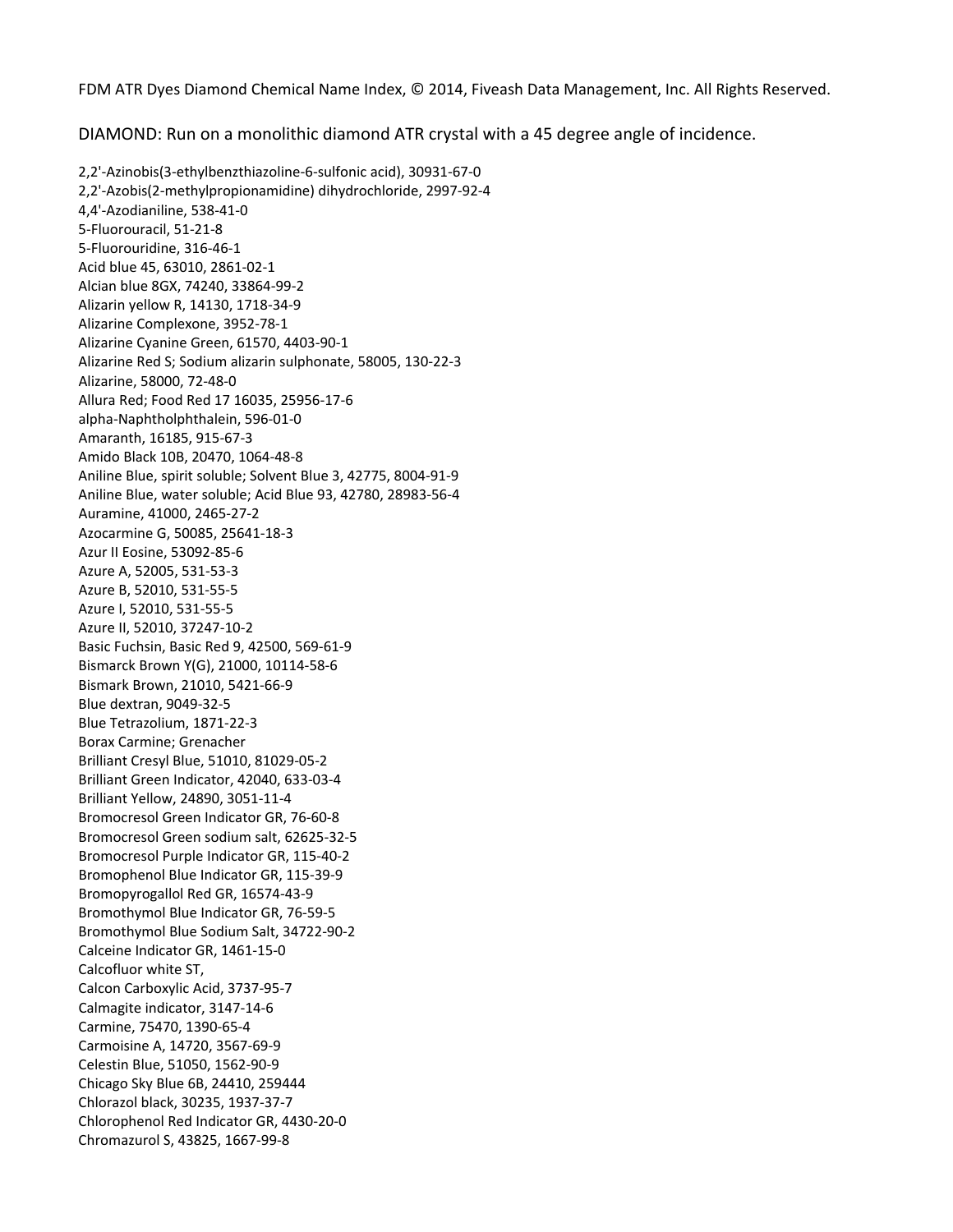Chromotrope 2R, 16570, 4197‐07‐3 Chrysoidine R; Basic Orange 1, 11320, 4438‐16‐8, Ge xtal Chrysoidine Y; Basic Orange 2, 11270, 532‐82‐1, Ge xtal Congo Red, 22120, 573‐58‐0 Coomasie Brilliant Blue R 250, 42660, 6104‐59‐2 Creatinine zinc chloride, 11270, 16045‐72‐0 Cresol Red Indicator GR, 1733‐12‐6 Crystal Violet, 42555, 548‐62‐9 Day Glo D‐041 Pink Day Glo D‐063 Dark Red Day Glo D‐098 Orange Day Glo D‐286 Light Green Day Glo D‐299 Yellow Dimidium bromide, 518‐67‐2 Disperse yellow 7, 26090, 6300‐37‐4 Eosin Y disodium salt, 17372‐87‐1 Eosine Blue, 45400, 548‐24‐3 Eosine Yellow, 45380, 17372‐87‐1 Eosine, spirit soluble, 45386, 6359‐05‐3 Eriochrome Black T, 14645, 1787‐61‐7 Eriochrome cyanine R GR, 43820, 3564‐18‐9 Erioglaucine, 42090, 94082‐76‐5 Erythrosin B, 45430, 16423‐68‐0 Evans Blue, 314‐13‐6 Fast Blue BB, 120‐00‐3 Fast Green FCF, 42053, 2353‐45‐9 Fast sulphon black, 26990, 3682‐47‐1 Fat red 7B, 26050, 6368‐72‐5 Field Stain A, 26990 Field Stain B Fluorescein sodium salt, 45350, 518‐47‐8 Giemsas Stain, 51811‐82‐6 Glutathione, reduced, 70‐18‐8 Hydroxy Napthol Blue, 63451‐35‐4 Indigo Carmine, 73015, 860‐22‐0 Janus Green B, 11050, 2869‐83‐2 Leishmans Stain, 12627‐53‐1 Light Green SF Yellowish; Acid Green 5, 42095, 5141‐20‐8 Lissamine Green, 44025 Luminol, 521‐31‐3 Malachite green oxalate, 42000, 18015‐76‐4 Martius Yellow, 10315, 605‐69‐6 May And Grunwalds Stain, 4535, 68988‐92‐1 m‐Cresol Purple Indicator, 2302‐01‐7 Metanil Yellow, 13065, 587‐98‐4 Methyl Red Indicator, 13020, 493‐52‐7 Morin, 6472‐38‐4 Naphthol blue black, 20470, 1064‐48‐8 Naphthol Green B, 10020, 19381‐50‐1 New Fuchsin, 42520, 3248‐91‐7 Nigrosine, Acid Black 2, 50420, 8005‐03‐6 Nigrosine; Solvent Black 7, 50415, 8005‐02‐5 Nile Blue Chloride, 51180, 2381‐85‐3 Nile Red, 7385‐67‐3 Nitroso‐R Salt GR, 525‐05‐3 o‐Cresolphthalein, 596‐27‐0